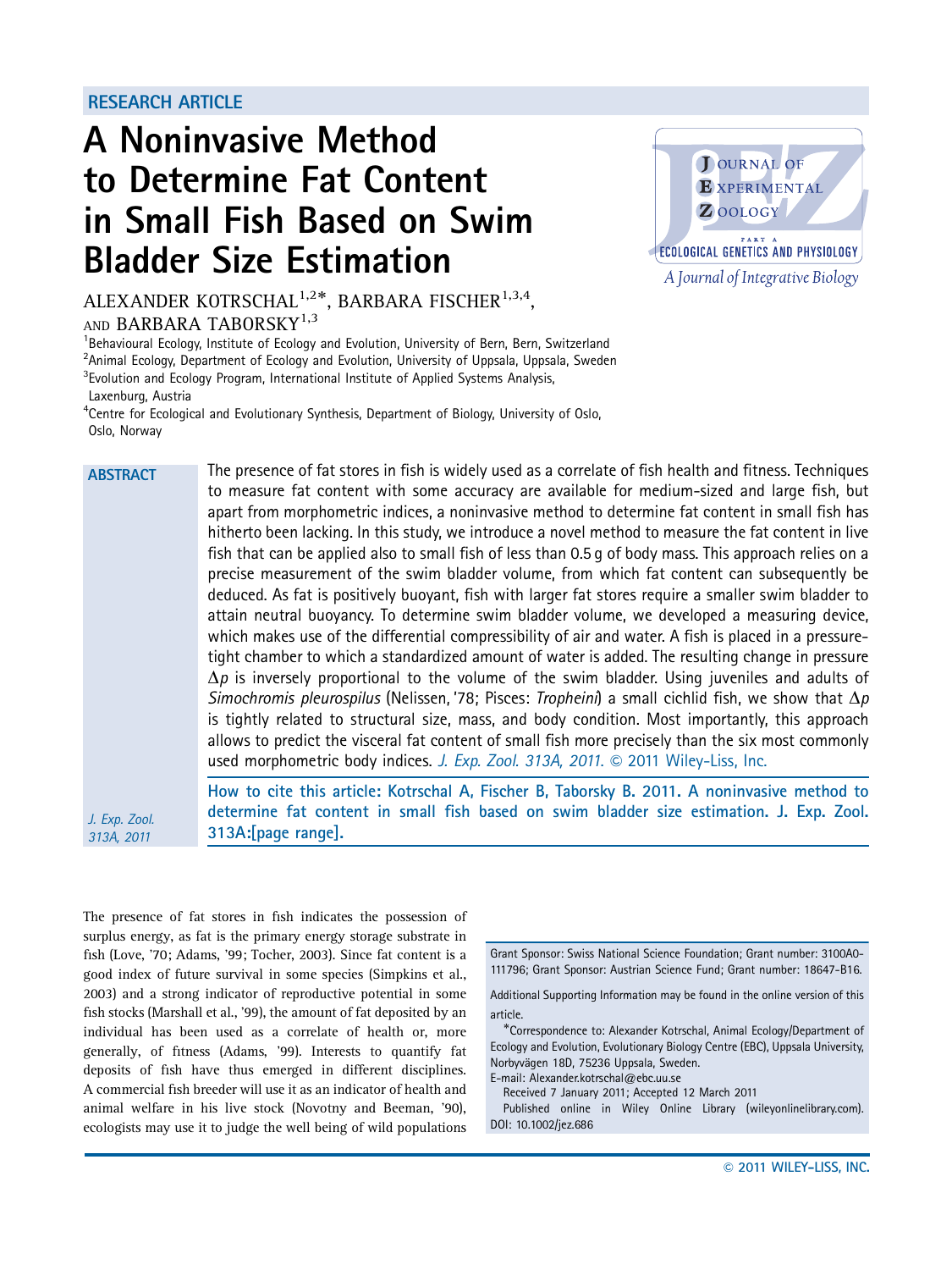(Liney et al., 2006; Stevenson and Woods, 2006) and in evolutionary studies the existence of energy reserves are an important determinant of optimal allocation decisions within tradeoffs between growth, storage, and reproduction (Glazier, '99).

Many research fields have adopted small fish as model species, often requiring to obtain repeated measurements of the study animals. For example, marine biologists study dispersal of small reef fish (Mora et al., 2003), behavioral biologists investigate mate choice in sticklebacks (Bakker et al., '99; Milinski, 2003), evolutionary biologists study species radiation and adaptation in cichlids (Barlow, '98; Seehausen, 2006), guppies (Carvalho et al., '96) or sticklebacks (Schluter, '93), and toxicologists test the effects of chemical compounds on zebra fish (Bresch et al., '86). Existing techniques to measure the fat content in fish have a number of weaknesses, which render them unsuitable, to be used with live, small fish. Extracting fat from whole fish using solvents and a Soxhlet apparatus (Sawicka-Kapusta, '75) is the most accurate way of measuring fat content even in the smallest fish, but can only be performed in dead animals. However, it is inappropriate when working with small or endangered populations or when repeated measurements of the same individual are required. Condition indices are calculated from external measures of size and mass, and are potentially suitable for small fish (Bolger and Connolly, '89). They are easy to apply and therefore widely used, but often give only crude estimates of fat content (Hayes et al., 2001; De Robertis and Williams, 2008; Pardoe et al., 2008). Noninvasive techniques to measure fat content directly are based on electrical conductivity: bioelectrical impedance analysis (BIA) is a noninvasive method based on body conductivity; it determines the electrical impedance of an electric current through tissue (Ivorra et al., 2003). It is based on the fact that the electrical conductivity of animals is largely determined by the water content of the body, and that lean tissue consists of more water than fat tissue. During measurements, fish need to be anaesthetized and freed from external water. BIA has successfully been applied to freshwater fish of 12 g or more (Cox and Hartman, 2005). The ''Total Body Electrical Conductivity'' method (TOBEC) similarly uses body conductivity of animals placed in an electric field to deduce fat content (Angilletta, '99). And although Bai et al. ('94) successfully measured fish of 10–138 g, the usefulness of TOBEC for live animals is limited due to its limited repeatability (Robin et al., 2002). Although body conductivity methods are straightforward to use, they are often expensive, of limited applicability for field conditions, and they are too imprecise to be applied to very small fish  $(<10 \text{ g})$ .

In this study, we introduce a novel, noninvasive method that allows measuring the total fat content in very small fish down to 1 g of body weight, if these fish possess a closed swim bladder (i.e. physoclists, which make up the majority of fish species). Our approach is based on the following considerations: (i) Bones and other fish tissues are negatively buoyant, whereas fat is positively buoyant, which means that fish with larger fat stores will require

a smaller swim bladder to attain neutral buoyancy at a given depth. (ii) Gases are much more compressible than water. The method relies on a precise barometric measurement of the swim bladder volume from which we can deduce fat content. For that purpose, a fish is placed into a pressure-tight chamber to which a standardized amount of water is added. The increase in pressure is then inversely related to the volume of the swim bladder. This approach is easily applicable; it neither harms the fish nor requires anesthetising it, and it allows repeated measurements of fat content of the same individuals. Swim bladder volume can also be measured by computer tomography (Pees et al., 2010), but this method is costly and technically difficult to realize with the normal fish holding facilities. The method we present here can be easily used on each lab with some adjustments in such a way that it should be suitable for field studies and even for measurements under water. In this article, (i) we describe the underlying principles of this approach, (ii) we demonstrate the application of the method by comparing fat estimates of cichlids before and after a short period of enhanced feeding, and (iii) we show that swim bladder volume is an accurate predictor of visceral body fat mass.

# MATERIAL AND METHODS

#### Measuring Chamber

We cut a cylindrical measuring chamber from a solid block of clear Perspex (Fig. 1). The chamber has an inner diameter of 73 mm, an outer diameter of 93 mm, a height of 78 mm, and a volume of 300 mL. The lid (1) closes the measuring chamber (2) with help of a 10-mm wide, 1-mm thick silicone gasket (3) to make it pressure-tight. A highly sensitive electronic manometer



Figure 1. Schematic representation of the measuring apparatus consisting of a clear lid (1), measuring chamber (2), silicone gasket (3), electronic manometer (4), pressure-tight syringe (5), 60 l water tank (6), precision heater system (7).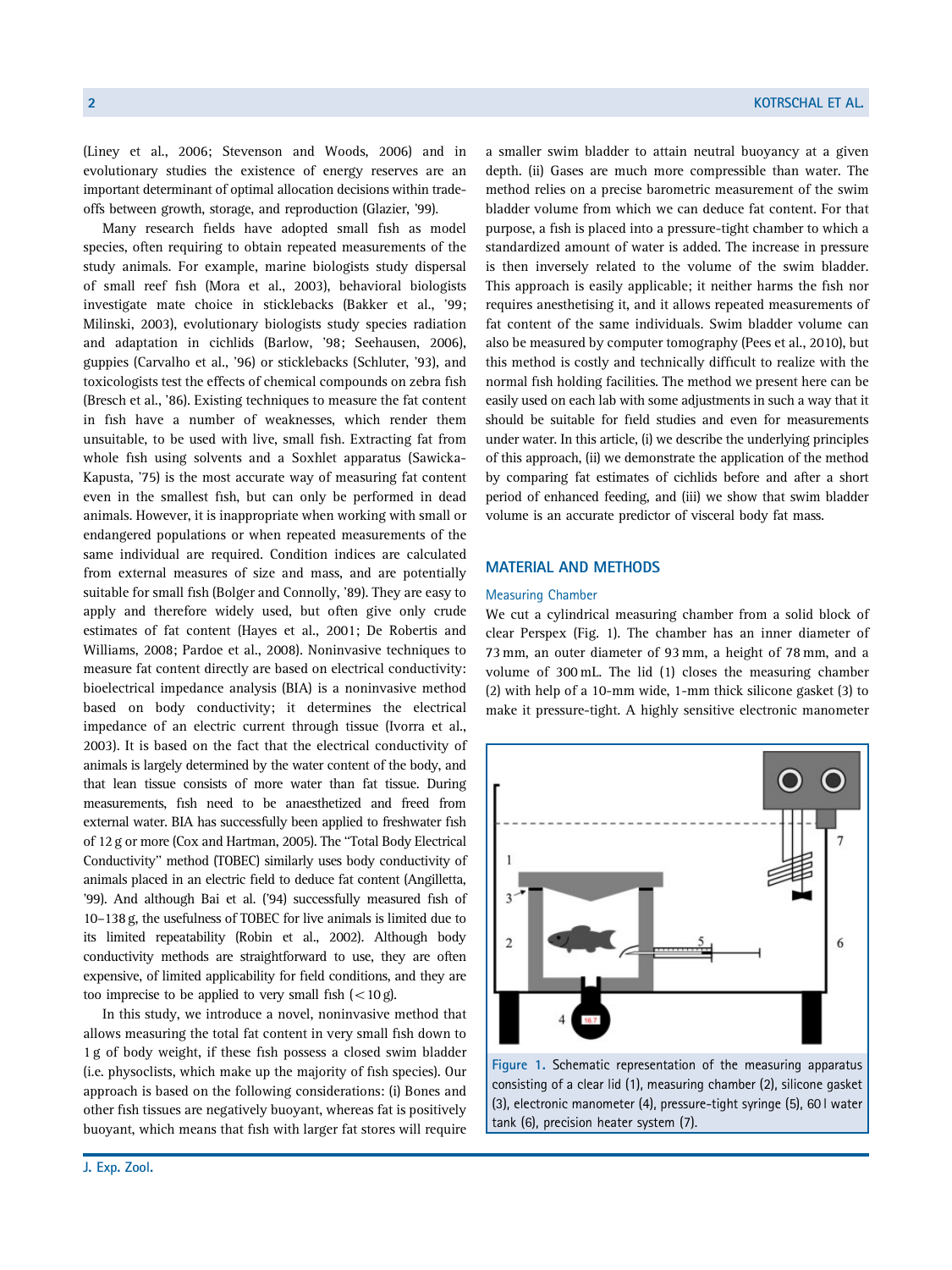(4) (Hirschmann PA430,  $-200.0$  to  $+1,000.0$  mbar;  $+0.1$  mbar) is mounted in a 15-mm hole in the bottom of the chamber. At the wall of the container, a 1-mm hole sealed with a 2-mm silicone gasket allows the insertion of a 50-µL pressure-tight syringe (5). During the measuring procedure, the measuring chamber is completely submerged in a 60-L-water tank (6), equipped with a precision heater system (7) (Lauda, Type T) to assure a constant temperature of 27<sup>°</sup>C ( $\pm$ 0.1<sup>°</sup>C, Fig. 1). We kept the water level at 20 cm.

The cost of material for building the measuring chamber (including the electronic manometer, a pressure-tight syringe, a precision heater system, and a block of Perspex) totaled 1,500 USD, and the construction took about 25 working hours of a precision mechanic.

# Association Between Air Volume and Pressure Change in the Measuring Chamber

To determine the relationship between pressure change  $\Delta p$  and swim bladder volume  $V<sub>S</sub>$ , a series of gas measurements were carried out. First, we determined the pressure change in the chamber without any air present. Adding  $50 \mu L$  of water to the completely filled measuring chamber increased the pressure by 488 mbar $\pm$  0.5 SE. In a perfectly inflexible and completely waterfilled measuring chamber, it would be impossible to insert further water, as water is not compressible. But since the lid is sealed with a compressible ring of silicone and the pressure sensor membrane bends inwards with increasing pressure, it is possible to insert a tiny volume of additional water into the chamber and increase the water pressure therein.

Then we measured  $\Delta p$  for different precise volumes of air injected in the chamber ranging from  $50-1,300 \mu L$ . The air volumes were injected under an upside-down beaker placed in the chamber to prevent the air bubble from escaping until the chamber was closed. We repeated the measurement five times for each volume. As a next step we determined the functional relationship between air volume and pressure change  $\Delta p$  after adding 50 µL of water. Pressure change decreased with increasing air volumes (Fig. 2) following the power function

$$
\Delta p(V) = a \times V^b + c. \tag{1}
$$

The parameters  $a = 204$ , 100,  $b = -1.205$ ,  $c = -96.08$  fitted our data best (nonlinear least squares fitting,  $R^2 = 0.999$ ). This function enables us to estimate the swim bladder volume of a small fish when knowing  $\Delta p$ . The function is very sensitive to variation of small swim bladder volumes, so that this method can obtain precise volumes also for very small fish. The parameters of Equation (1) have to be established first for each newly constructed measuring device before starting to measure any fish.

#### Measuring Protocol

To determine its relative swim bladder volume, a fish is placed in the measuring chamber. After visual inspection for possible air



bubbles, we fixed the silicone gasket and pressure-proof lid to the chamber. Excess water leaves the chamber via the open 50-µL pressure-tight syringe (the plunger is not in the syringe). After 30 sec, the pressure in the chamber reaches ambient levels as visible on the manometer, the plunger is inserted into the barrel of the syringe, and  $50 \mu L$  of ambient water is added to the chamber. We noted the resulting increase in pressure  $\Delta p$  and repeated this 10 times. When measuring smaller fish with higher pressure changes (probably due to inertia of the measuring chamber) the values of successive measurements increased over the first two to three measurements before being stable. Therefore, we used the mean of measurements 8–10 in all cases for further analysis. Afterwards we removed the lid, measured the fish's standard length (SL, i.e. tip of snout to end of caudal peduncle) with callipers to the nearest 0.1 mm, and determined the body mass  $(M)$  to the nearest 0.001 g. The measurement in the pressure chamber and taking morphometric measures outside of the tank takes approximately 180 and 20 sec, respectively. Given that all fish tissues apart from the swim bladder gas are as incompressible as water, they do not influence pressure change  $\Delta p$ , which is therefore determined by bladder volume  $V<sub>S</sub>$  only.

#### Relating  $\Delta p$  to Body Fat

The measuring apparatus can determine pressure changes to the nearest 0.1 mbar. To determine the measurement error of the apparatus, we repeated all measurements of the 22 different air volumes five times (see Methods), and calculated the standard deviation of each set of repeats. The mean standard deviation of all measurement sets was  $0.36$  mbar  $\pm 0.06$  SE; therefore, all measurements in the range of  $\pm$ 0.72 mbar (2 SD) can be considered correct with a confidence of 95%. Translating our measuring accuracy into swim bladder volumes with help of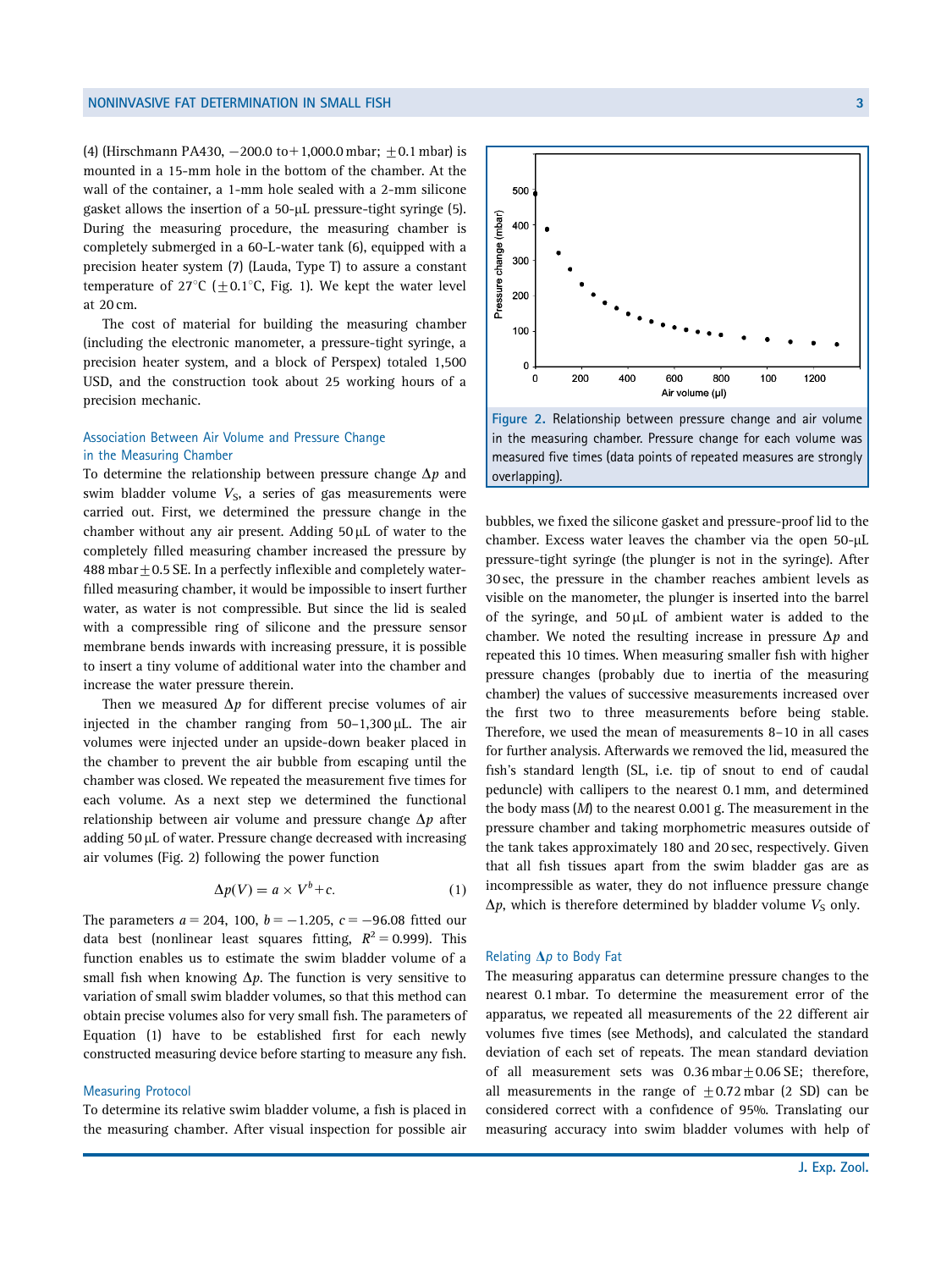Equation (1), this translates to an error of  $0.8 \mu$ L of swim bladder volume in a small fish  $(52 \text{ mm})$  and an error of  $1.6 \mu$ L in a large (85 mm) fish, respectively, which indicates that our method is very powerful in detecting minute changes in swim bladder volume. As a fish actively controls buoyancy, the total density of the whole body of a fish should equal the density of water. The total density of a fish depends on the densities of its components, namely the swim bladder, the density of stored fat, and the density of all other tissues. Density is defined by weight per volume and the density of water is 1.0 kg  $\text{dm}^{-3}$ . For a fish in equilibrium (with zero buoyancy), the equation

$$
\frac{V_{\rm A}^* \rho_{\rm A} V_{\rm M}^* \rho_{\rm M} + V_{\rm F}^* \rho_{\rm F}}{V_{\rm total}}
$$
 (2)

must hold, where  $V_A$  is the volume of air (swim bladder),  $\rho_A$  the density of swim bladder gas (although swim bladder gas often differs in composition (Wittenberg, '58) gas composition in the swim bladder of shallow water fish mostly resembles atmospheric gas composition (Ostrander, 2000). Therefore here the density of air is used: 12,041.10<sup>-3</sup> kg dm<sup>-3</sup>),  $V_M$  is the volume of all other tissues (bones, muscles),  $\rho_M$  is the average density of remaining tissue,  $V_{\rm F}$  is the volume of fat,  $\rho_{\rm F}$  is the density of fat (0.91 kg/dm<sup>3</sup>), and  $V_{total}$  is the volume of the whole fish. If we assume that the contribution of bone and muscle tissue to the total average density is constant, we can calculate how a change in fat volume corresponds to a change in swim bladder volume as

$$
\Delta V_{\rm F} = -\Delta V_{\rm A} \frac{1 - \rho_{\rm A}}{1 - \rho_{\rm F}}.\tag{3}
$$

For example, in a small fish (52.3 mm, 5.23 g) an increase in  $\Delta p$ of 2 mbar (swim bladder decreased by 3.2 µL (95% confidence interval: 2.4–4.0)) indicates a fat gain of 35.5 mg (26.6–44.4) or 0.68% (0.51–0.85) of body mass, if all other tissues apart from fat did not change.

We are aware that if the position of the swim bladder within the fish is fixed and positively buoyant (fat) and negatively buoyant (muscle and bones) tissues are not homogenously distributed along the body axis, the center of gravity may not be congruent with the center of buoyancy. This must then be counteracted by body or fin movements to ensure hydrostatic stability. However, as counteracting movements would expend energy, fish should be selected such that differently buoyant tissues are distributed homogenously along the body axis. It even seems as if fish can cope with a substantial variation of energy intake without changing their center of gravity (Brix et al., 2009). We therefore disregard potential effects of different centers of gravity or buoyancy in our analysis.

#### Validation Study

Relationship Between  $\Delta p$  and Body Size. We measured fat content in small fish using 72 individuals of the African mouthbrooding cichlid Simochromis pleurospilus (Nelissen, '78, Pisces: *Tropheini*), which is a suitable model species to investigate

long-term effects of environmental variation on life history trade-offs (Taborsky, 2006a,b; Kotrschal and Taborsky, 2010a). It inhabits the rocky shores of Lake Tanganyika, where it feeds on epilithic turf algae. Males grow up to 11-cm SL and females reach sizes up to 10-cm SL (Taborsky, 2006a; Kotrschal and Taborsky, 2010b). Our study animals comprise 21 juveniles and 55 adults. The fish were housed individually at  $27^{\circ}$ C in 25-L tanks. Each tank was equipped with a layer of sand, a flower pot half for shelter, and an internal biological filter. Water depth inherently determines the swim bladder volume as fish adjust the volume to ambient pressure to be neutrally buoyant. Therefore, we kept the water level in holding tanks and measuring chamber at 20 cm throughout the experiment. Juvenile and adult fish were fed 6 days a week with standardized agarose cubes containing Tetramin flake food mixed with 5% Spirulina algae. The food amount in the cubes corresponded to 8% of mean body weight. To determine the relationship between body size and  $\Delta p$  in live fish all animals were measured once in the measuring chamber  $(N = 72)$ .

Food Manipulation. To further evaluate the relationship between  $\Delta p$  and body condition, we carried out a feeding experiment. We used only the adult fish among our study animals to minimize potential growth effects  $(N = 41,$  see below). The first phase of the food experiment is aimed at reducing possibly existing fat stores of the adults to obtain a measurement of lean fish. Fish were mildly food restricted; they received a food amount corresponding to 4% of mean body weight (half a food cube) every other day during 8 days. Then the first  $\Delta p$ measurement was taken (AD LEAN). During the second phase of the experiment, we aimed to evoke fat storage in the same fish. During 25 days, they received a food amount corresponding to 12% of mean body weight (1.5 food cubes), and an additional 3% of pureed bovine heart. After 25 days, we re-measured the fish (AD FAT). We expected this manipulation to result in a marked increase in  $\Delta p$ , as the animals should compensate a higher fat storage with smaller swim bladders to retain neutral buoyancy.

Dissection. Additionally, we killed 12 adults that were of similar size and weight than the adults used in the food manipulation experiment (see Table 1) by an overdose of MS 222. These fish were not exposed to previous food manipulations, as we aimed to demonstrate the link between visceral body fat,  $\Delta p$ , and body size in a random, unmanipulated sample of adults. In these fish, we opened the body cavity and removed all visible visceral fat and weighed it to the nearest 0.01 mg with a high-precision electronic balance.

Morphometric Indices of Body Condition. From length and weight data, we calculated six other widely used indices of body condition (Peig and Green, 2010): (1) Fulton's index of body condition as  $K = M / SL^3 \times 100 \text{ g/mm}^3$  (Bolger and Connolly, '89); (2) Quételet's index as  $BMI = M/SL^2*1,000$ ; (3) Relative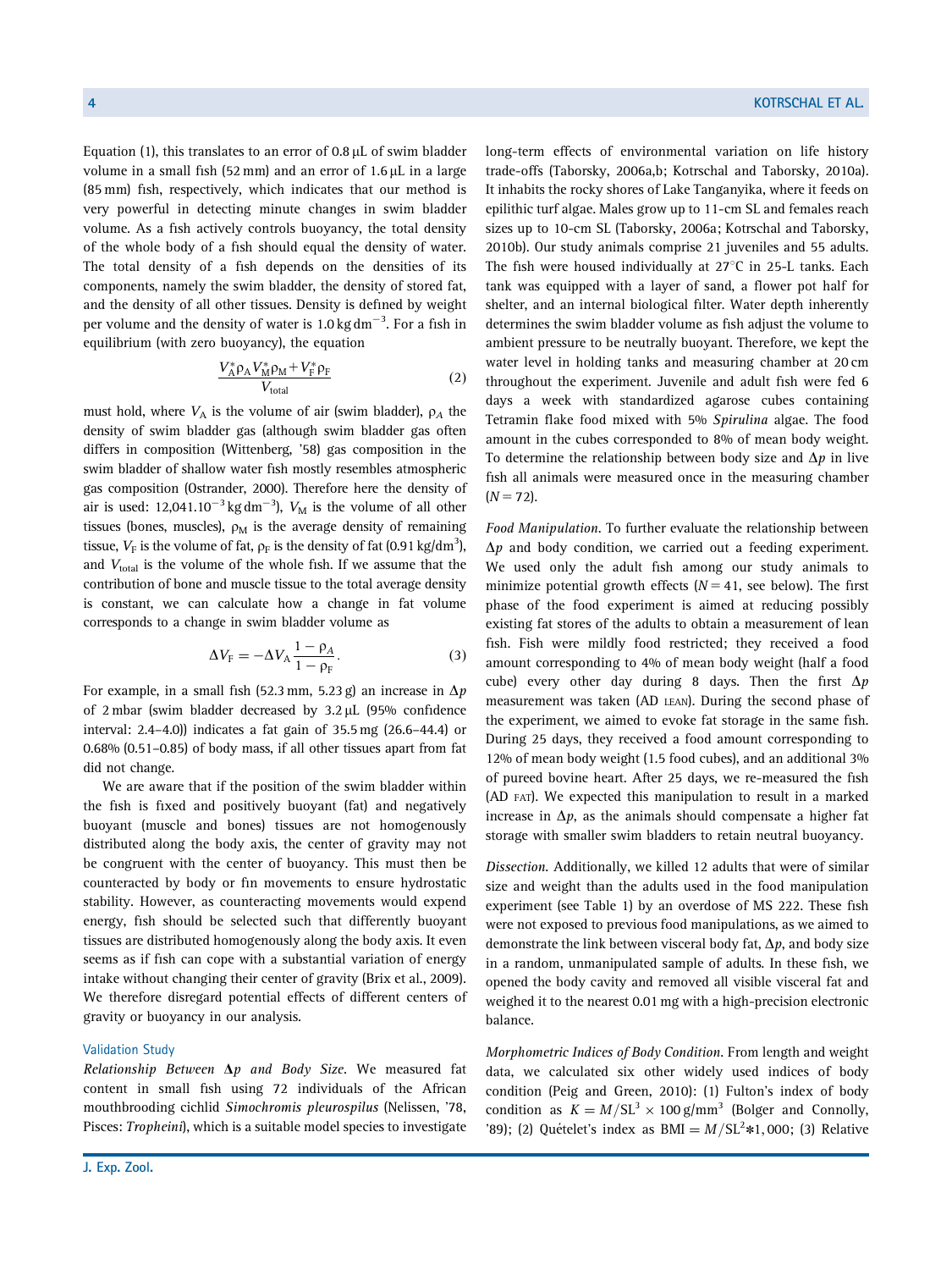Table 1. Body measurements of Simochromis pleurospilus juveniles, adults (AD) after food deprivation (lean) and after food supplementation (fat), and a separate group of adults that were dissected without previous food supplementation.

|                     |    | $SL$ (mm) |            | Mass $(q)$     |       |            | Fulton's condition index K |      |            |                |
|---------------------|----|-----------|------------|----------------|-------|------------|----------------------------|------|------------|----------------|
|                     | N  | Min.      | <b>Max</b> | $Mean + SE$    | Min.  | <b>Max</b> | $Mean + SE$                | Min. | <b>Max</b> | $Mean + SE$    |
| Juveniles           | 21 | 31.4      | 66.2       | $50.08 + 2.14$ | 0.84  | 8.18       | $3.78 + 0.44$              | 2.23 | 3.09       | $2.71 + 0.048$ |
| <b>AD LEAN</b>      | 41 | 71.5      | 89.0       | $78.35 + 0.69$ | 9.97  | 20.22      | $13.35 + 0.38$             | 2.56 | 3.07       | $2.75 + 0.019$ |
| <b>AD</b> FAT       | 41 | 71.0      | 91.5       | $78.60 + 0.70$ | 10.05 | 20.66      | $13.53 + 0.39$             | 2.59 | 3.01       | $2.76 + 0.017$ |
| <b>AD</b> dissected | 12 | 73.5      | 87.6       | $80.17 + 0.80$ | 9.81  | 17.52      | $13.06 + 0.52$             | 2.27 | 2.93       | $2.52 + 0.050$ |



regressions are shown after controlling body mass and pressure change for body size).

condition  $K_n$  (the observed individual mass divided by the predicted mass)  $M^* = a * SL^b$ , where a and b are determined by ordinary least squares regression of M against SL; (4) Relative mass  $W<sub>p</sub>$  where a and b above are determined from a reference population; in our case from 550 wild S. pleurospilus caught for another study; (5) Residual index  $R_i$ , the residuals from a least squares regression of M against SL; (6) Scaled Mass index  $\hat{M} = M[\mathrm{SL}_0/\mathrm{SL}]^{b_{\mathrm{SMA}}}$ , where  $\mathrm{SL}_0$  is the mean value of SL of the study population; the scaling exponent  $b_{SMA}$  can by calculated indirectly by dividing the slope from a regression by Pearson's correlation coefficient (Labarbera, '89; for details on the calculation of indices see Peig and Green (2009)).

#### **Statistics**

Curve fitting was carried out using MATLAB; all other analyses were carried out with SPSS 17.0 (SPSS Inc., Chicago, IL).

# **RESULTS**

Association Between Pressure Difference  $\Delta p$  and Body Size and Mass The pressure change in our fish ranged from 69.1 to 401.0 mbar. According to Equation (1), this corresponds to swim bladder

volumes V between 1,144 and 48  $\mu$ L (see Appendix 1 supporting information for relationships between calculated swim bladder volumes and body size and mass). Swim bladder volumes were related to fish ranging from 31 to 89 mm SL (Table 1). The volumes increased with the SL of the fish, which is shown by the decrease in  $\Delta p$  with increasing body size (Fig. 3A; quadratic regression; juveniles, AD LEAN and AD DISSECTED:  $N = 72$ ,  $F = 888.4$ ,  $R^2 = 0.97$ ,  $P<0.001$ ; to avoid pseudoreplication we chose not to include AD FAT fish in this analysis).  $\Delta p$  increased linearly with body mass after correcting both parameters for SL (Fig. 3B; juveniles, AD LEAN and AD DISSECTED; Pearson:  $N = 72$ ,  $r = 0.62$ ,  $P < 0.001$ ).

#### Effect of Food Manipulations on Fulton's Body Condition and  $\Delta p$

During the period between the AD LEAN measurements and the AD FAT measurements, adults slightly increased in length (paired t-test:  $N = 41$ ,  $T = 1.87$ ,  $P = 0.069$ ) and significantly gained weight (paired t-test:  $N = 41$ ,  $T = 3.73$ ,  $P = 0.001$ ), but Fulton's body condition index did not change (paired *t*-test:  $N = 41$ ,  $T = 0.19$ ,  $P = 0.86$ ).

AD LEAN fish yielded  $\Delta p$  values ranging from 69.1 to 121.7 mbar (97.8  $\pm$  2.1 SE), which corresponds to swim bladder volumes of 1,144-531 µL (739 $\pm$ 22 SE). After 25 days of feeding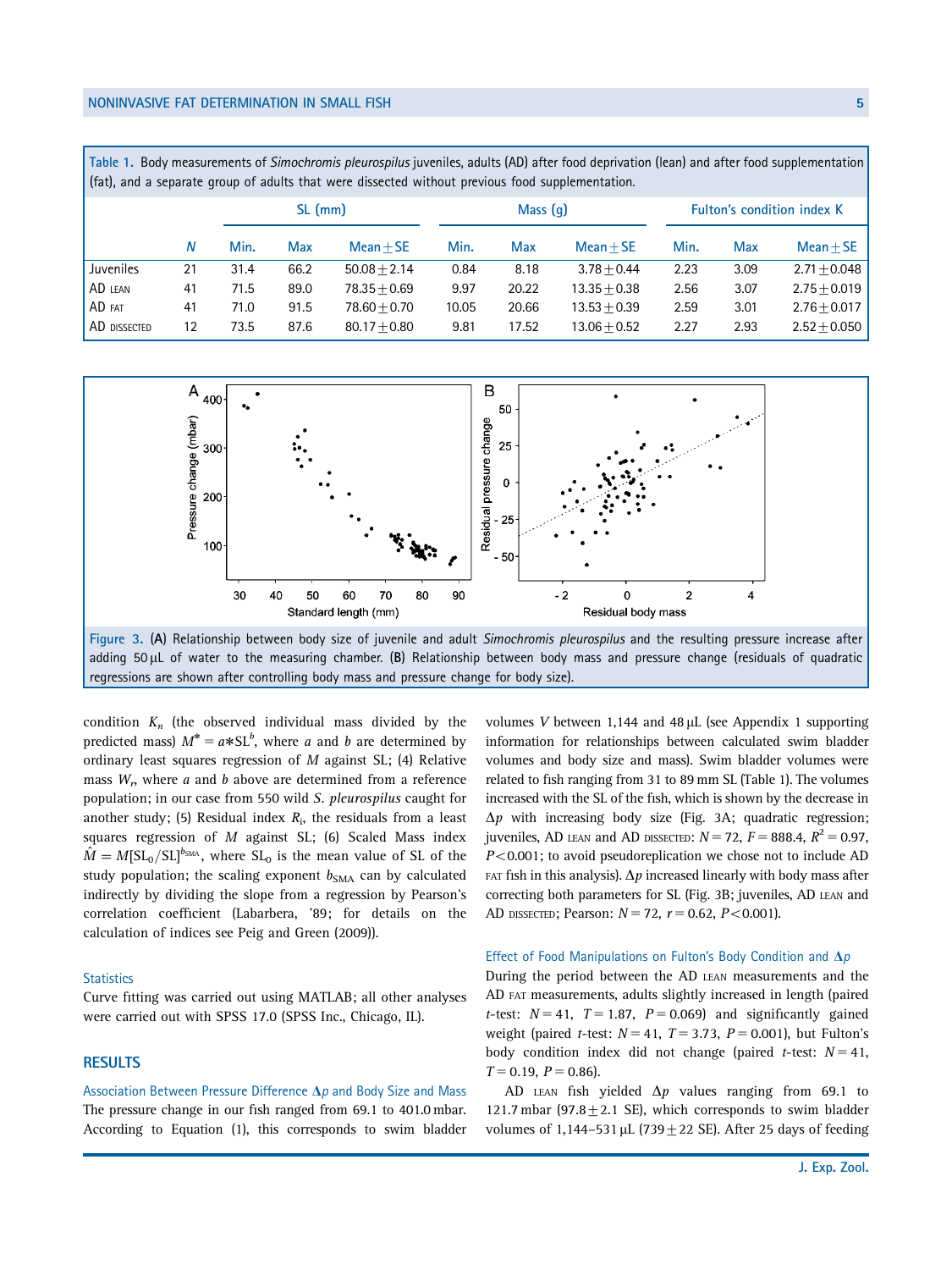

period of enhanced feeding of adult Simochromis pleurospilus. The line indicates no change between measurements, dots above and below imply increased and decreased pressure change, respectively.

Table 2. Relationship between visceral fat mass and pressure change in Simochromis pleurospilus, compared to 6 traditional morphometric indices.

|                            | $R^2$ |       | Р       |
|----------------------------|-------|-------|---------|
| Pressure change $\Delta p$ | 0.902 | 92.14 | < 0.001 |
| Fulton's index K           | 0.491 | 9.68  | 0.011   |
| Quételet's index           | 0.437 | 7.75  | 0.019   |
| Residual index $R_i$       | 0.400 | 6.67  | 0.027   |
| Relative mass $W_r$        | 0.381 | 6.16  | 0.032   |
| Relative condition $K_n$   | 0.355 | 5.51  | 0.041   |
| Scaled mass index $M_i$    | 0.352 | 5.44  | 0.042   |

high energy food (AD FAT),  $\Delta p$  values had significantly increased (Fig. 4; paired *t*-test:  $T = 5.87$ ,  $P < 0.001$ ) now ranging from to 71.4 to 140.0 mbar (104.1 $\pm$ 2.6 SE), which corresponds to 1,096-433 µL (686 $\pm$ 24 SE) of swim bladder volumes. All but four individuals showed a marked increase in  $\Delta p$ , indicating a decrease in swim bladder volume over the course of the experiment (for body mass to weight relationships of experimental fish see Appendix 2 of supporting information).

In AD DISSECTED fish, the visceral fat mass (7.0–198.7 mg; see Appendix 3 of supporting information) significantly correlated with all morphometric body condition indices. The morphometric indices explained between 35 and 49% of variation (Table 2). In contrast,  $\Delta p$  corrected for SL explained 90% of the variation in visceral fat (Linear regression:  $N = 12$ ,  $F = 92.14$ ,  $R^2 = 0.902$ ,  $P<0.001$ ; Fig. 5; Appendix 4 of supporting information).



# **DISCUSSION**

In this study, we propose a new noninvasive method to estimate fat content in small fish, which relies on the measurement of swim bladder volume in neutrally buoyant fish. We measure swim bladder volume by obtaining the pressure change when adding small amounts of water to a pressure-tight chamber that holds the fish and is otherwise completely filled with water. The relationship between pressure increase after injecting a defined amount of water and gas volume in the measuring chamber can be accurately described (Equation (1)). When validating this method with the cichlid fish S. pleurospilus, we found pressure change  $\Delta p$  to be tightly related to body size and mass. Most importantly, pressure change predicted the visceral fat content of fish markedly better than six commonly used morphometric indices did.

Three lines of evidence indicate that  $\Delta p$  can be used to estimate fat content in live fish, namely (i) that  $\Delta p$  markedly increases with body mass, (ii) that a period of enhanced feeding resulted in a significant increase in  $\Delta p$  in most adults (indicating a decrease in swim bladder volume), and (iii) that  $\Delta p$  predicts well the mass of visceral fat, and it does so with a much higher accuracy than six commonly used morphometric condition indices.

#### Body Mass is Positively Associated With Pressure Change

It is save to assume that similar-sized conspecific animals have similar relative portions of skeletal and organ mass and more mass per length is therefore largely influenced by fat or muscle mass. As the density of fish muscle tissue tends to be greater than 1 (e.g.  $1.06$  g/dm<sup>3</sup> in cyprinids; Alexander, '59), an increase in muscle mass will lead to an increase in swim bladder volume.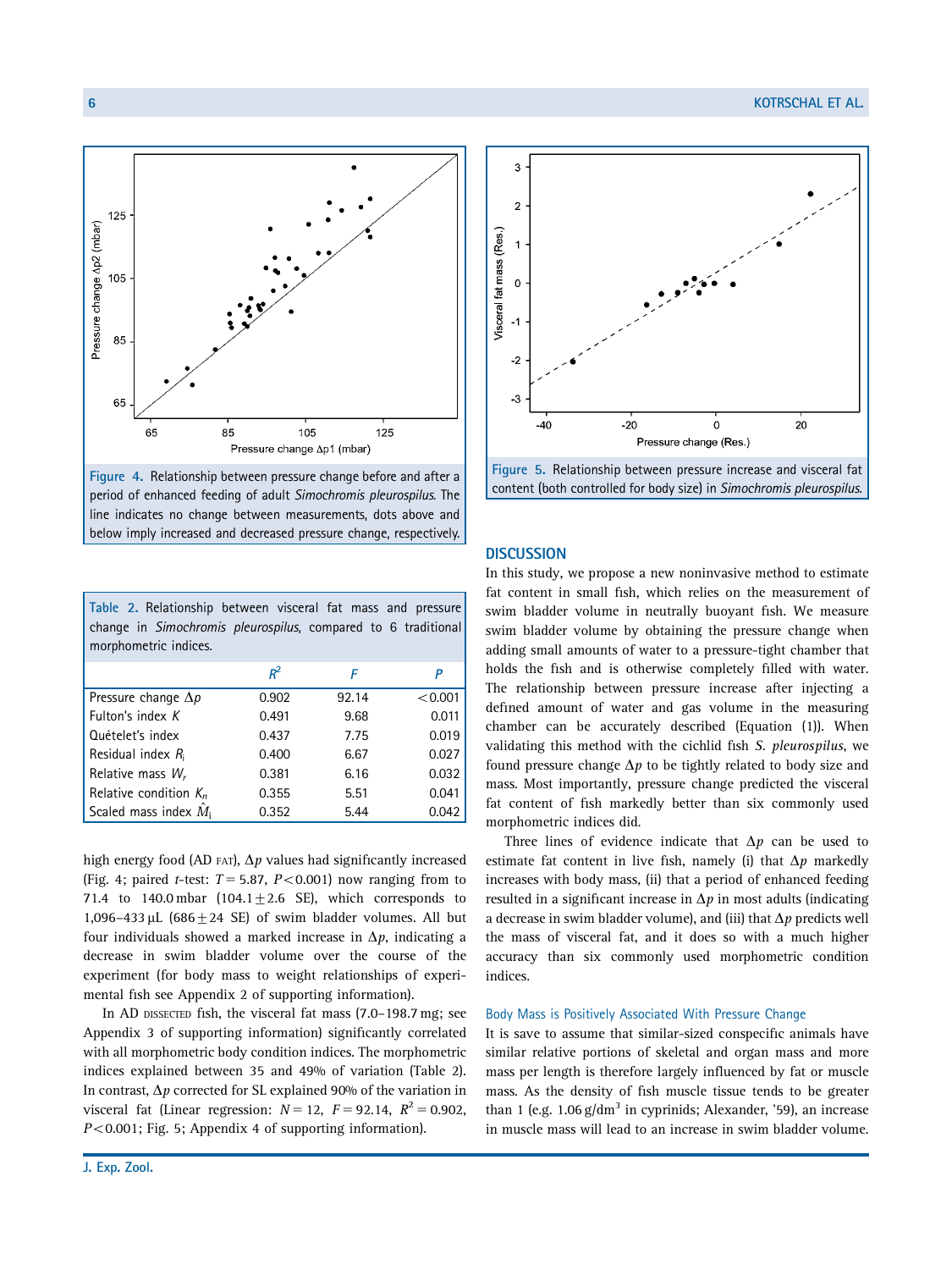In contrast, an increase in stored fat will produce uplift forcing the fish to reduce swim bladder volume in order to maintain equilibrium. The strong positive association between relative body mass and relative  $\Delta p$  (after accounting for structural size) indicates that relatively heavier fish have smaller swim bladders, which is most likely caused by a higher fat content of these fish.

# Enhanced Feeding Increases Pressure Change

During 25 days of a high-caloric food treatment, most fish grew in length and gained weight. A fish growing in length should increase swim bladder volume proportionally but with a decelerating rate. This is reflected by a diminishing decrease in  $\Delta p$  with SL. Conversely, although fish grew slightly in length during 25 days of food treatment we found that  $\Delta p$  had increased, which can only be explained by a decrease in swim bladder volume due to increased fat storage.

The fact that Fulton's body condition index (which explained visceral fat best among the six morphometric indices) failed to show a difference between the measurements before and after 25 days suggests that, at least in S. *pleurospilus*, this index is of limited suitability to determine small changes in condition and, if at all, only gives a crude estimate of body fat (see also Davidson and Marshall, 2010). Estimation of swim bladder volume by measuring pressure change on the other hand did resolve the predicted difference between before and after a period of enhanced feeding. This indicates that our proposed method provides more accurate estimates of body condition.

#### $\Delta p$  Predicts Visceral Fat Mass

Using  $\Delta p$  controlled for the fish's body size, it was possible to predict visceral fat mass with a much higher accuracy than by using morphometric condition indices.

When comparing two same-sized consepcifics, differences in fat content will only be reflected by differing swim bladder volumes, if the proportions of all other tissues are approximately constant. Our method will not detect swim bladder volume differences if, for example, a fat fish also has a much higher muscle mass compared with a lean fish. Our approach therefore may be of limited applicability when comparing individuals between different environments or across different life stages, as muscle mass may vary with the specific requirements of the respective environment and life stage. Furthermore, all gas contained within the tissues of a fish will influence the pressure change. Although minute quantities of digestion-related gas in the intestines cannot be ruled out, it is safe to assume that most gas in a healthy fish is stored in the swim bladder and the pressure change hence reflects swim bladder volume. If larger gas quantities were located in other tissues these would influence buoyancy and would be compensated by a reduction of the swim bladder volume.

In evolutionary, ecological and behavioral field studies researchers often would like to determine the body condition of live fish. So far, fish needed to be brought to the surface to apply any of the available fat-measurement methods or to obtain the body mass for morphometric indices. Physoclist fish inhabiting greater depths can often not be surfaced, however, without a difficult and time-consuming procedure of extremely slow ascend, which might potentially harm or distress the fish. Our method could even be used in the field to determine body condition under water: After fitting the measure chamber with a (commercially available) water proof manometer, researchers could determine body condition with higher accuracy and with considerable less stress inflicted on the animals due to greatly reduced handling time and immediate release at the place of capture. Our method should not distress the animals much more than catching and handling does, as handling time is short and the pressure applied on the fish resembles a vertical movement of 70–400 cm in the water column.

Given the strong positive relationship between body mass on  $\Delta p$ , the effect of enhanced feeding on  $\Delta p$  and its successful validation when comparing it with six condition indices, the pressure-based method can be considered as an improvement on existing condition indices working with morphometric data alone. To conclude, determining body fat noninvasively by measuring swim bladder volume is a suitable approach to measure body condition in small fish both in laboratory studies and, with additional adjustments, even under water.

# ACKNOWLEDGMENTS

We are grateful to Martin Wikelski for sharing his ideas and experiences for a similar method to obtain fat content of large reptiles, Ulrich Kindler and Gottfried Baumann for help with assembling the measuring chamber, Neil Metcalfe for comments on the manuscript and Evi Zwygart for help with logistics. This study was funded by the Swiss National Science Foundation (SNF grant 3100A0-111796 to BT) and the Austrian Science Fund (FWF grant 18647-B16 to BT) under the licence 57/07, Kantonales Veterinäramt, Bern, Switzerland.

All authors have read the paper and have agreed to have their names listed as authors. All acknowledged persons have agreed to be listed in the acknowledgements.

### LITERATURE CITED

Adams SM. 1999. Ecological role of lipids in the health an success of fish populations. In: Arts MT, Wainman BC, editors. Lipids in freshwater ecosystems. New York: Springer. p 132–160.

Alexander RM. 1959. The densities of cyprinidae. J Exp Biol 36:333–340.

- Angilletta MJ. 1999. Estimating body composition of lizards from total body electrical conductivity and total body water. Copeia 587–595.
- Bai SC, Nematipour GR, Perera RP, Jaramillo F, Murphy BR, Gatlin DM. 1994. Total-body electrical-conductivity for nondestructive measurement of body-composition of red drum. Prog Fish Cult 56:232–236.